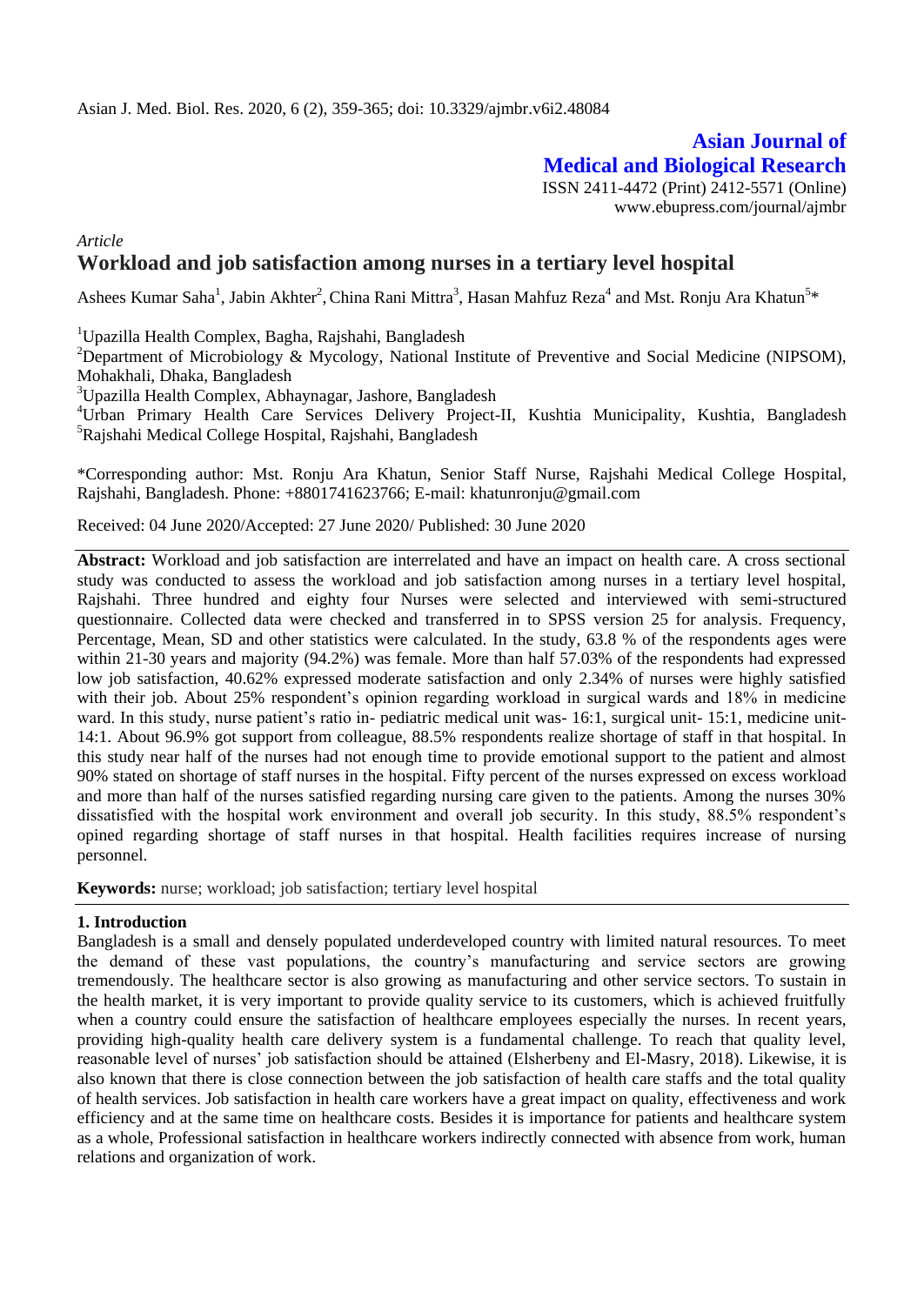Kumar *et al*. (2013) finding was not similar to the findings of another study which reported that the majority of the participants were not satisfied with their job. Job satisfaction is a very important attribute which is frequently measured by organizations. The most common way of measurement is the use of rating scales where employees report their reactions to their job. Questions relate to rate of pay, work responsibilities, variety of tasks, promotional opportunities, the work itself and co-workers. Job satisfaction is an individual's cognitive, affective and evaluative reactions towards his or her job. It is the state where one's needs and one's outcomes match well, and a combination of cognitive and affective reactions to the differential perceptions of what an employee wants to receive compared to what he or she actually receives. Although the cost of nurse job dissatisfaction has not been directly measured, the high cost of turnover rate has been well established. Patient fall rate also increases the cost of healthcare (Gulavani and Shinde, 2014). Evidently, it is a factor that would induce the employee to work in the long-term position, and how pleased an employee is with his or her position of employment.

Job satisfaction is the extent of which employees like their job. It is also defined as the attitude and feelings of the people about their work. Thus, job satisfaction is one of the most vital factors that define efficiency and productivity of human resources (Elsherbeny and El-Masry, 2018). The low job satisfaction among nurses and the outcome such as the issues that affect both quality and cost of patient care. Organizations such as the American Nurses Association (ANA) and JCAHO have established quality indicators for healthcare institutions to use as monitoring standards. The ANA proposed that job satisfaction is one of the sensitive indicators for quality of patient care. Both organizations recognized staff satisfaction as a human resources quality indicator (Mohite *et al*., 2014).

Job Satisfaction can be an important indicator of how employees feel about their job and a predictor of work behaviors such as organizational citizenship, absenteeism and turnover. Further, job satisfaction can partially mediate the relationship of personality variables and deviant work behaviors. In many countries, job satisfaction survey is regularly conducted and by monitoring obtained data, it is possible to notice omissions in organization of work (Mohite *et al*., 2014).

Nurses need enthusiasm and feeling love, caring attitude and alarming concern to fulfill the needs of their patients (Henry and Henry, 2004). They have to face many awkwardness in providing care to the patients with their quick changing roles and separate environment (Mok and Au-Yeung, 2002). Quality assurance in health includes all the movements taken to encourage and intensify health care (Massoud *et al*., 2001). Studies have provided evidence that satisfied workers tend to be more productive, creative, committed and will eventually contribute to higher quality patient care and patient satisfaction. Low Job satisfaction indeed contributes to nurses' in efficiency and affects their dedication to job quality and care given (Alvarez and Fitzpatrick, 2007).

# **2. Materials and Methods**

The present research had been undertaken with the objective to assess the workload and job satisfaction among nurses in a tertiary level hospital.

#### **2.1. Ethical consideration**

Prior to the commencement of this study ethical approval of the research protocol from the Institutional Review Board (IRB) of National Institute of Preventive and Social Medicine (NIPSOM) was taken.

# **2.2. Research Design**

The study design was a cross sectional study.

#### **2.3. Study Setting**

The study was conducted at Rajshahi Medical College Hospital (RMCH), Rajshahi.

#### **2.4. Study period**

The study was conducted from  $1<sup>st</sup>$  January 2019 to 31<sup>st</sup> December 2019.

#### **2.5. Study Sample**

The study population included staff nurse (both male and female) with a work experience more than six month in a tertiary level hospital.

#### **2.6. Sampling technique**

Purposive sampling was used for data collection.

#### **2.7. Sample size**

Sample size was calculated through following formula.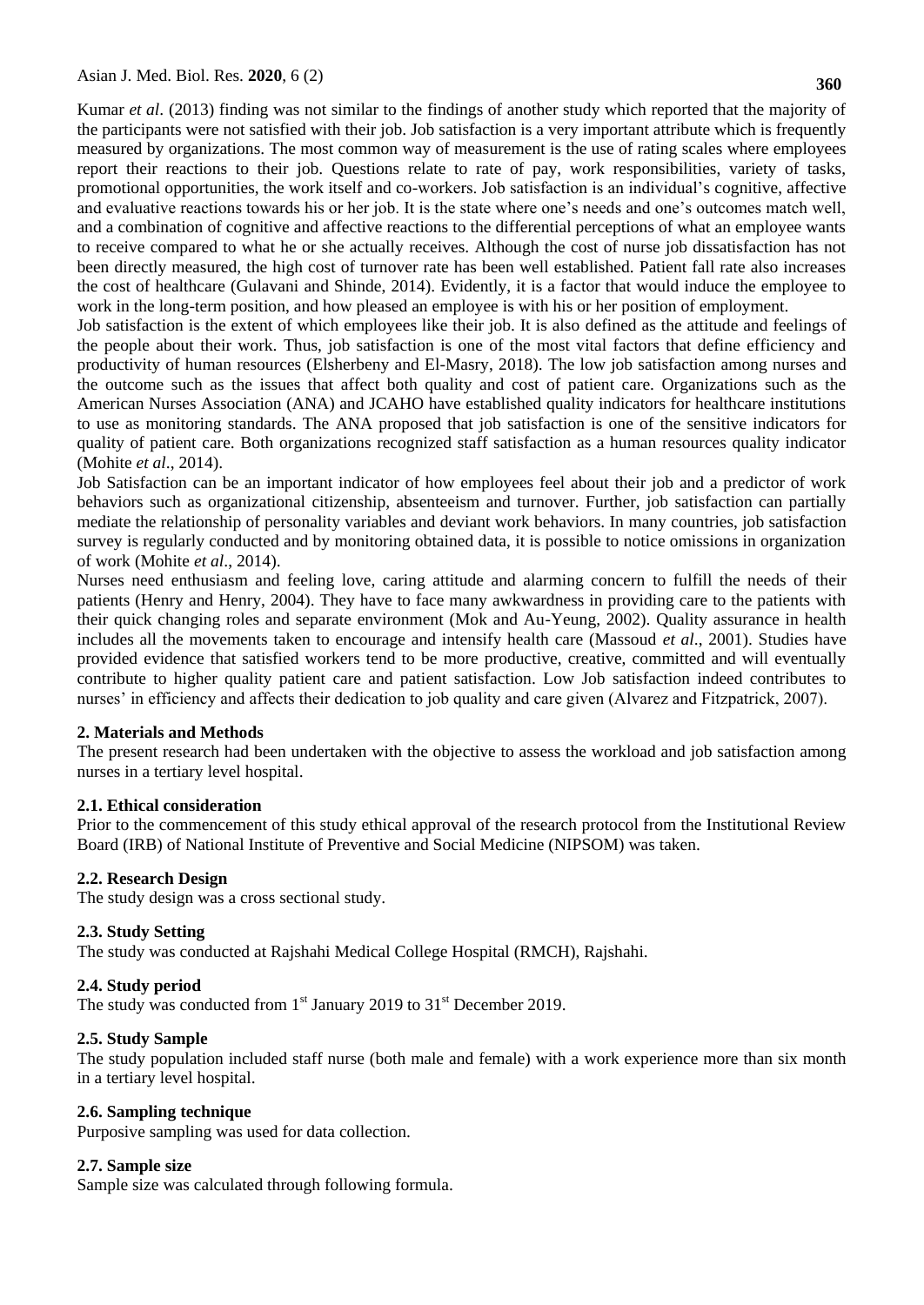### $n = Z^2$ pq/d<sup>2</sup>

From the above formula the estimated sample size was 384. Total 384 samples were collected from tertiary level hospital in Bangladesh.

### **2.8. Inclusion criteria**

Permanent employee in a tertiary level hospital having work experience in the study place for more than six months and willing to participate in the study.

#### **2.9. Tool of the study**

The Semi Structured Questionnaire and observational checklist was prepared in English and then translates into Bangla. Questionnaires were planned designed according to the objectives to get information of the different variables. At the beginning of data collection, consent from concerned authorized person was taken. The purpose of the study was explained in details. Interview was taken separately. The interviews were done by face to face. The statistical analysis was conducted using SPSS version 24. The findings of the study were presented by frequency, percentage in tables and graphs. Means and standard deviations for continuous variables and frequency distributions for categorical variables were used to describe the characteristics of the total sample.

### **2.10. Scoring of the question**

- Part A consists of seven socio-demographic questions.
- Part B: contains 17 items that help to measure workload among nurses. After intensive literature reviewed it was found that internationally standard nurse-patient ratio is 1:3 and nationally standard nurse-patient ratio is 1:5 and in this study, nurse patient ratio 1:5 is taken as standard. So Increase nurse patient ratio indicate increase the workload.
- Part C: contains 17 items that help to measure Job Satisfaction among nurses by using McCloskey/Mueller Satisfaction Scale (MMSS). A five-point Likert item represents each of the items. Likert item has options from1 to 5 where 1 represents "Strongly dissatisfied", 2 "Dissatisfied", 3 "Satisfied"4 "Moderate Satisfied "and 5 Strongly Satisfied. The subjects were asked to choose answer from 5 choices of each for Likert item question. The total score ranged from 17 -85. We categorise the score  $17 - 39$  Low satisfied,  $40 - 59$ , Moderate satisfied and  $60 - 85$  highly satisfied. The higher scores indicated the higher level of job satisfaction.
- Part D: Nurse job satisfaction related factors having 6 items question which five question have yes/no answer and one question having four items measured with a 4-point Likert scale ranged from 1 (Very Poor Hygiene) to 4 (Very Good Hygiene).

# **3. Results and Discussion**

| <b>Attributes</b>     |                           | <b>Frequency</b> | Percent |
|-----------------------|---------------------------|------------------|---------|
| Age                   | $18 - 20$ years           | 5                | 1.3%    |
|                       | $21 - 30$ years           | 243              | 63.8%   |
|                       | $31 - 40$ years           | 81               | 21.1%   |
|                       | $41 - 50$ years and above | 55               | 13.8%   |
| Sex                   | Female                    | 355              | 92.4%   |
|                       | Male                      | 29               | 7.6%    |
| Religion              | Muslim                    | 361              | 94%     |
|                       | Hindu                     | 21               | 5.5%    |
|                       | Christian                 | 2                | 0.5%    |
| Educational           | Diploma in Nursing        | 248              | 63.4%   |
| Qualification         | <b>BSc</b> in Nursing     | 72               | 19.2%   |
|                       | MPH/MSc                   | 64               | 17.4%   |
| <b>Marital Status</b> | Married                   | 310              | 80.7%   |
|                       | Unmarried                 | 72               | 18.8%   |
|                       | Divorced                  | 2                | 0.5%    |
| Monthly income        | Bellow-20000 Taka         | 8                | 2.1%    |
|                       | $20001 - 30000$ Taka      | 214              | 55.7%   |

### **Table 1. Distribution of the respondents according to socio-demographic characteristics among nurses (n=384).**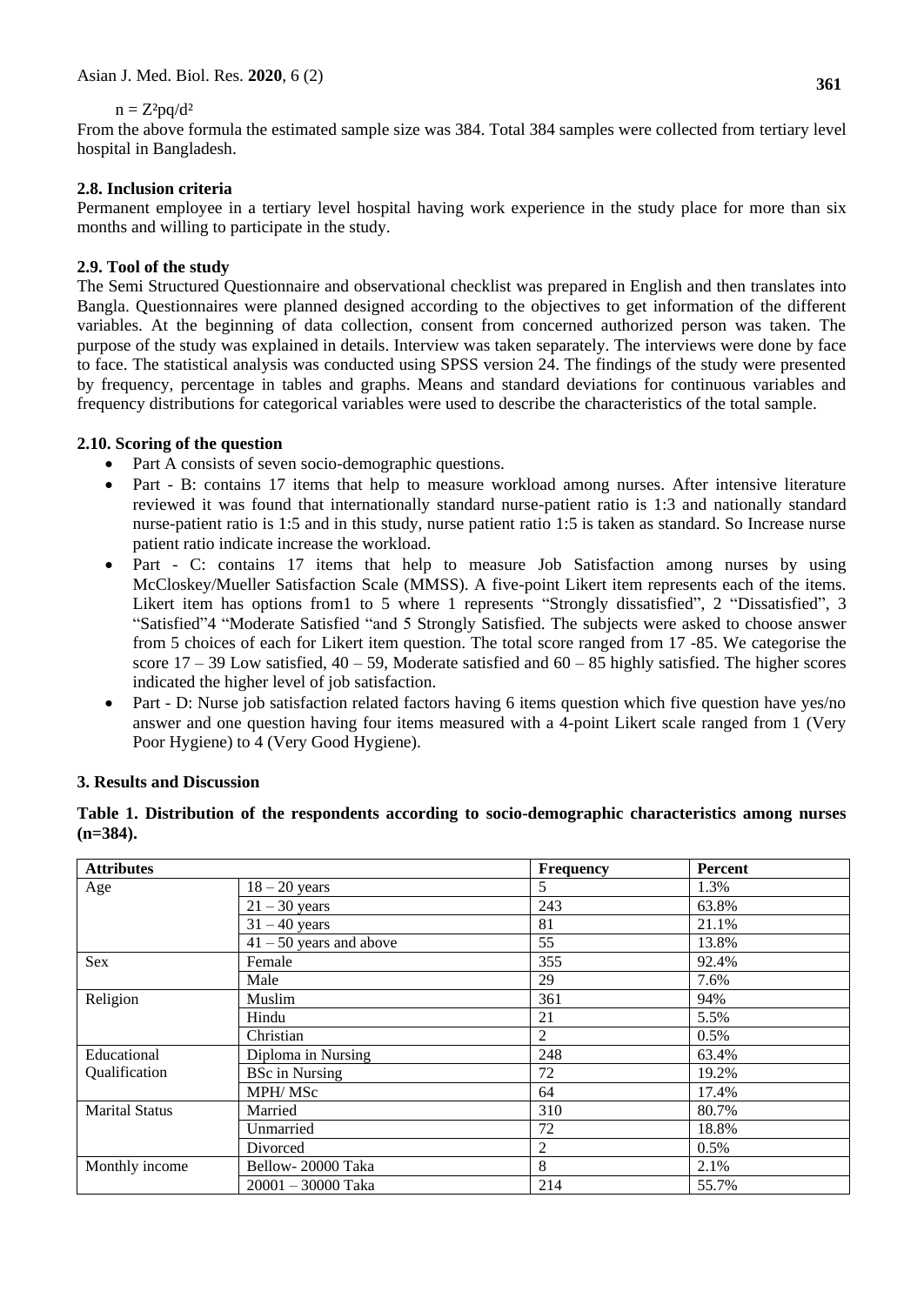|                | 30001 – 40000 Taka             | .12 | 29.2% |
|----------------|--------------------------------|-----|-------|
|                | $40001 - 50000$ Taka and above | 50  | 13%   |
| Job experience | $-10$ vears                    | 321 | 83.6% |
|                | $11 - 20$ vears                | 36  | 9.4%  |
|                | $21 - 30$ years                | ∼   | 7%    |

Table 1 shows among the respondents, 63.8% had job experience of 21-30 years were 92.4% female and Muslim were 94%. More than half were (63.4%) Diploma in Nursing and 55.7% had monthly income of 20001 – 30000 Taka, 83.6% respondents had job experience between 1-10 years.



### **Figure 1. Distribution of the respondents according to preference of duty shift (n=384).**

Figure 1 shows that 98.4% of the nurses prefer works at day shift and 1.6% of them prefer work at night shift.

| Name of unit            | No of | <b>Total bed per</b> | <b>Total patient</b> | <b>Excess patients</b> | <b>Number of nurses</b> |
|-------------------------|-------|----------------------|----------------------|------------------------|-------------------------|
|                         | unit  | unit                 | admitted per unit    | admitted               | work in that units      |
| Medical unit            | 8     | 240                  | 560                  | 320                    | 120                     |
| Surgical unit           | 8     | 240                  | 472                  | 232                    | 96                      |
| ICU                     |       | 15                   | 15                   | 00                     | 20                      |
| <b>CCU</b>              |       | 56                   | 56                   | 00                     | 40                      |
| Gynae & Obs unit        |       | 120                  | 260                  | 140                    | 60                      |
| Pediatric medical unit  | -4    | 120                  | 249                  | 129                    | 45                      |
| Pediatric surgical unit |       | 35                   | 65                   | 30                     | 16                      |
| Total                   | 27    | 826                  | 1677                 | 851                    | 397                     |

**Table 2. Distribution of nurses according to hospital department.**

Table 2 shows that, total bed in above wards had 826 and number of total excess patients against bed was 851 and total nurse's amount was 397 among them in Medical unit bed capacity was 240 and excess patients admitted was 320, in surgical unit capacity was 240 and excess patients admitted was 232, in gynae & Obs unit had 120 bed and excess patients was 140, in child medical unit had 120 bed and excess patients was 129, in child surgery unit had 35 bed and excess patients was 30 and only CCU and ICU where no excess patients was admitted.

**Table 3. Distribution of the respondent's workload in the hospital unit according to patient - nurse ratio (n=384).**

| Name of unit  | <b>Total bed</b> | <b>Total patient</b> | Total nurse | <b>Total nurses working</b><br>in each shift | Patient-Nurse ratio |
|---------------|------------------|----------------------|-------------|----------------------------------------------|---------------------|
| Medicine unit | 240              | 560                  | 120         | $120/3=40$                                   | 14:1                |
| Surgical unit | 240              | 472                  | 96          | $96/3=32$                                    | 15:1                |
| <b>ICU</b>    |                  | 15                   | 20          | $20/3=7$                                     | 2:1                 |
| <b>CCU</b>    | 56               | 56                   | 40          | $40/3=13$                                    | 4:1                 |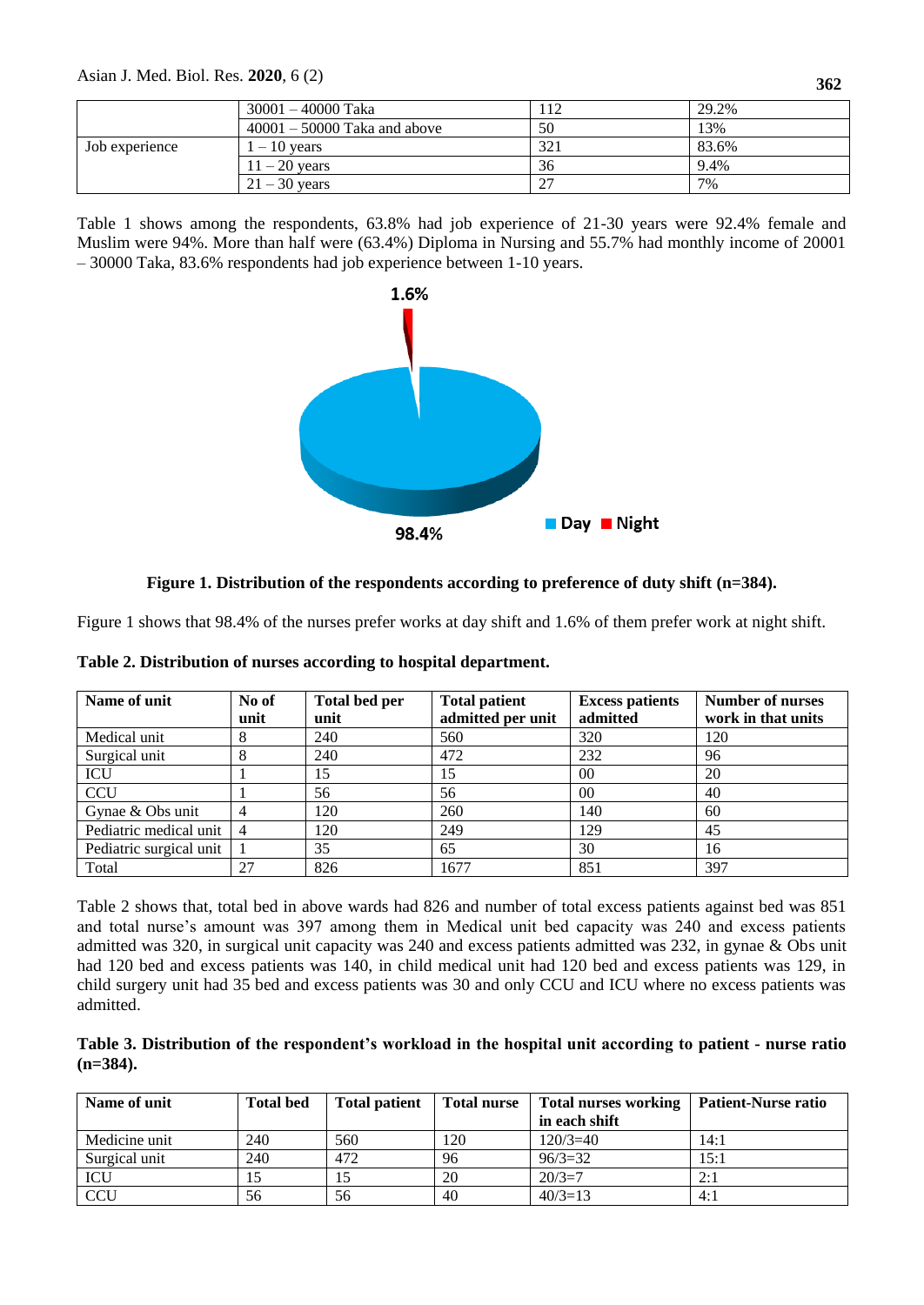| Gynae & Obs unit        | 120 | 260 | 60 | $60/3=20$  | 12.1<br>19.1                     |
|-------------------------|-----|-----|----|------------|----------------------------------|
| Pediatric medical unit  | 120 | 249 | 45 | $45/3=15$  | 16:1                             |
| Pediatric surgical unit | ັບ  | 65  | 10 | $16/3 = 5$ | 12.1<br>$1 \overline{2} \cdot 1$ |

Table 3 shows that in medicinal unit Nurse-Patient ratio was 14:1, in surgical unit it was 15:1, Child medical unit it was 16:1 and in Child surgical unit the ratio was 12:1 that indicate more workload according to standard nurse-patient ratio.

**Table 4. Distribution of the respondent's opinion regarding workload (n=384).**

| <b>Workload related attributes</b>                      |           | <b>Yes</b> | N <sub>0</sub> |         |
|---------------------------------------------------------|-----------|------------|----------------|---------|
|                                                         | Frequency | Percent    | Frequency      | Percent |
| Get support from colleague                              | 372       | 96.9       | 12             | 3.1%    |
| Enough staff to adequately cover the unit               | 163       | 42.4       | 221            | 57.6%   |
| Enough time to complete all of nursing tasks            | 202       | 52.6       | 182            | 47.4%   |
| Enough time to provide emotional support to the patient | 224       | 58.3       | 160            | 41.7%   |
| Answer all the health related advised to the patients   | 261       | 68.0       | 123            | 32.0%   |
| Enough breaks for rest                                  | 120       | 31.2       | 264            | 68.8%   |
| Realize shortage of staff in this hospital              | 340       | 88.5       | 44             | 11.5%   |
| Know about Job description                              | 338       | 88.0       | 46             | 12.0%   |

Table 4 shows that, 96.9% respondents give opinion they are get support from colleague, 88.5% respondents realize shortage of staff in that hospital, 88.0% respondents had concept about Job description, 68.0% respondents said they are answered all the health related advised to the patients, 58.3% respondents think they had enough time to provide emotional support to the patient, 52.6% respondents think they had enough time to complete all of nursing tasks, 42.4% respondents given opinion that they had enough staff to adequately cover the unit and 31.2% respondents said they had enough breaks for rest.

**Table 5. Distribution of the respondents according to job satisfaction (n=384).**

| <b>Attributes</b>                                                 | <b>Types of satisfaction</b> |              |            |                       |                       |  |
|-------------------------------------------------------------------|------------------------------|--------------|------------|-----------------------|-----------------------|--|
|                                                                   | Strongly<br>dissatisfied     | Dissatisfied | Satisfied  | Moderate<br>satisfied | Strongly<br>satisfied |  |
|                                                                   | $N(\%)$                      | $N(\%)$      | $N(\%)$    | $N(\%)$               | $N(\%)$               |  |
| Satisfaction on wages and<br>salaries                             | 6(1.6)                       | 15(3.9)      | 211 (54.9) | 143 (37.2)            | 9(2.3)                |  |
| Satisfaction on hospital rules<br>and regulations                 | 9(2.3)                       | 63 (16.4)    | 142 (37.0) | 164(42.7)             | 6(1.6)                |  |
| Satisfaction on hospital work<br>environment                      | 20(5.2)                      | 127(33.1)    | 104(27.1)  | 125(32.6)             | 8(2.1)                |  |
| hospital<br>Satisfaction<br><sub>on</sub><br>overall job security | 51(13.3)                     | 118(30.7)    | 105(27.3)  | 107(27.9)             | 3(.8)                 |  |
| Satisfaction on Annual leave<br>receive from the hospital         | 8(2.1)                       | 50(13.0)     | 176(45.8)  | 145 (37.8)            | 5(1.3)                |  |
| Satisfaction on shift rotation                                    | 22(5.7)                      | 34(8.9)      | 275(71.6)  | 50(13.0)              | 3(.8)                 |  |
| Satisfaction about<br>nursing<br>care given to clients            | 11(2.9)                      | 30(7.8)      | 219 (57.0) | 102(26.6)             | 22(5.7)               |  |
| Satisfaction on working with<br>colleagues in this hospital       | 2(.5)                        | 14(3.6)      | 329 (85.7) | 34(8.9)               | 5(1.3)                |  |

Table 5 shows that 54.9% respondents satisfied on Wages and salaries in this hospital and rest of them strongly Dissatisfied 1.6%, Dissatisfied 3.9%, Moderate Satisfied 37.2% and Strongly Satisfied 2.3%. In hospital rules and regulations 37.0% respondents satisfied and rest of them Strongly Dissatisfied 2.3%, Dissatisfied 16.4%, Moderate Satisfied 42.7% and Strongly Satisfied 1.6%. On hospital work environment 27.1% respondents satisfied and rest of them Strongly Dissatisfied 5.2%, Dissatisfied 33.1%, Moderate Satisfied 32.6% and Strongly Satisfied 2.1%. Respondents had satisfaction on hospital overall job security 27.3%, Strongly Dissatisfied 13.3%, Dissatisfied 30.7% and Moderate Satisfied 27.9%. Satisfied on annual leave that are received from the hospital 45.8%, and Moderate Satisfied 37.8%. Respondents 71.6% satisfied on shift rotation,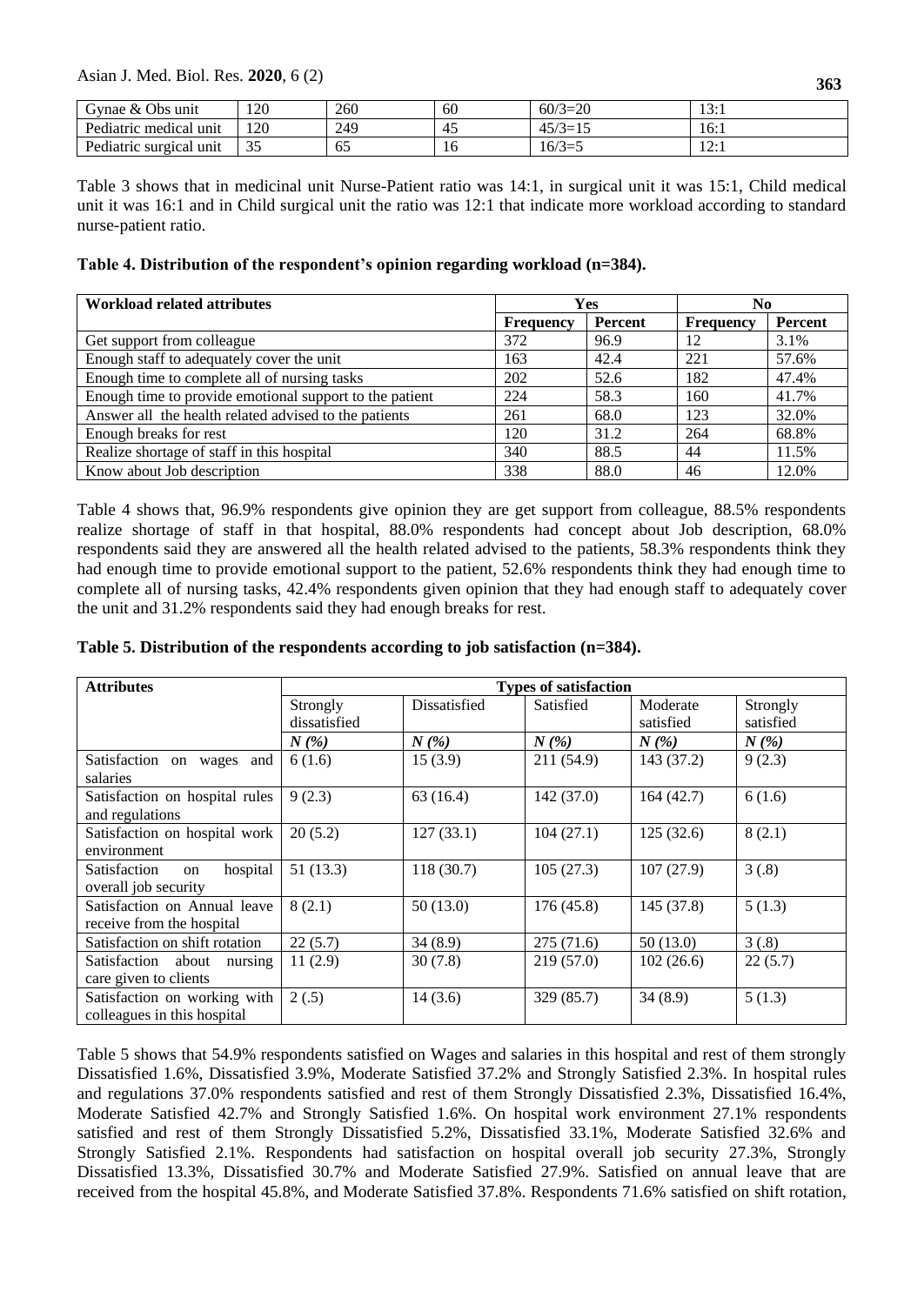#### Asian J. Med. Biol. Res. **2020**, 6 (2)

Strongly Dissatisfied 5.7%, Dissatisfied 8.9%, Moderate Satisfied 13% and Strongly Satisfied.8%. Respondents satisfied about nursing care given to clients 57.0%, Strongly Dissatisfied 2.9%, Dissatisfied 7.8%, Moderate Satisfied 26.6% and Strongly Satisfied 5.7%. In working with colleagues in this hospital respondents 85.7% satisfied.

#### **Table 6. Distribution of the respondent's regarding job satisfaction (n=384).**

| <b>Job satisfaction related attributes</b>   | Yes       |                          | No               |            |
|----------------------------------------------|-----------|--------------------------|------------------|------------|
|                                              | Frequency | <b>Percentage</b>        | <b>Frequency</b> | Percentage |
| Get enough support from immediate supervisor | 261       | -68                      | 123              | 32.0       |
| Share experiences among colleague            | 323       | 84.1                     | 61               | 15.9       |
| Have chance of promotion                     | 299       | $\overline{\phantom{a}}$ | 85               | 22.1       |
| Have accommodation facility                  | 55ء       | 40.4                     | 229              | 59.6       |

Table 6 shows that, 84.1% respondents share experiences among colleague, 77.9% respondents have chance of promotion, 68.0% respondents get enough support from immediate supervisor and 40.4% respondents recommend that have accommodation facility.

#### **Table 7. Distribution of the respondents according to overall job satisfaction (n=384).**

| Categorization of satisfaction level | Frequency | Percent |
|--------------------------------------|-----------|---------|
| Low                                  | 219       | 57.03   |
| Moderate                             | 156       | 40.62   |
| Highly                               |           | 2.34    |
| Total                                | 384       | 100     |

Table 7 shows more than half (57.03%) respondents had expressed low job satisfaction, (40.62%) expressed moderate satisfaction and unfortunately, only (2.34%) of nurses were highly satisfied.

#### **4. Conclusions and Recommendations**

Health care employees' job satisfaction is the key factor of a health center's efficiency. Job satisfaction can be ensure by supportive management attitude, balance salary and benefits, friendly working environment, participation in decision making process and organization's caring gesture about career and welfare related matter. In this study conclude that shortage in nursing and human resources faced by the health facilities requires nurses to work overtime to meet the patient's needs.

On the basis of the finding of this study, the following recommendations may be suggested. Appraisal and Acknowledgement of co-workers behavior and supports should be encouraged. The study recommends that workload should be reduce by maintain nurse-patient ratio. As nurses have reported increasing satisfaction regarding, it can be improved by hospital rules, regulations, security and merit promotions, awards.

#### **Conflict of interest**

None to declare.

#### **References**

Alvarez CD and JJ Fitzpatrick, 2007. Nurses job satisfaction and patient falls. Asian Nurs. Res., 1: 83-94.

- Elsherbeny EE and R El-Masry, 2018. Job Satisfaction among nurses working in Mansoura University Hospital: effect of socio-demographic and work characteristics. Egypt. J. Occup. Med., 42: 227-240.
- Gulavani A and M Shinde, 2014. Occupational stress and job satisfaction among nurses. International Journal of Science and Research, 3: 733-740.
- Henry J and L Henry, 2004. Caring from the inside out strategies to enhance nurse retention and patient satisfaction. Nurse Leader, 2: 28-32.
- Massoud R, K Askov, J Reinke, LM Franco and T Bornstein, 2001. A Modern Paradigm for Improving Healthcare Quality. Bethesda, MD: Published for USAID by the Quality Assurance Project. 2001.
- Mok E and B Au-Yeung, 2002. The relationship between the organizational climates and empowerment of nurses in Hong Kong. J. Nursing Manag., 10: 129-137.